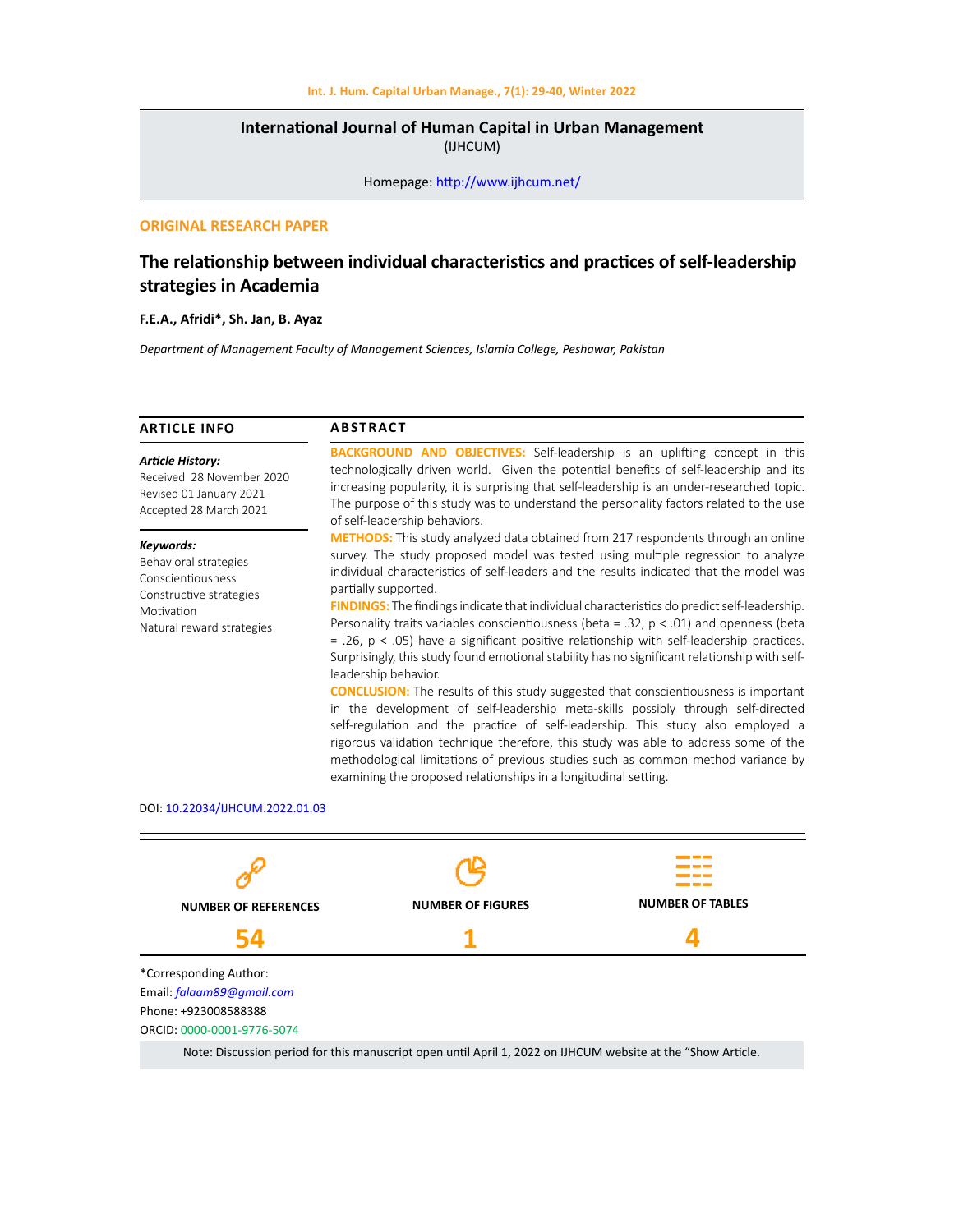## **INTRODUCTION**

Following the event, Great Recession 2008–2013, the environment for business organizations has become volatile, and full of unpredictable events that challenged professionals to perform in a reality (Furtner *et al*., 2015). Previous research supports selfleadership strategies are to be effective in enhancing the performance of individual**s** in work, athletic, and educational settings (Houghton *et al.,* 2004 Ingvarson, 2009; Stashevsky *et al.*, 2006). However, it is important to explain that for an organization to survive nowadays productivity, it has to build a specific leadership that can demonstrate intelligence, in all its aspects within the organization to persuade others, and introduce the management appropriate tend always the consideration of motivation the staff. However, to ensure that they feel happy with their job to the evolution of organization (Dinh *et al.,* 2014; Marques *et al.,* 2019; Zehnder *et al.,* 2017). Self-leadership practices offer many potential benefits, however, it is surprising that self-leadership is an under-researched topic (Bush *et al*., 2020). Some research has investigated the relationship between self-leadership and personality (Bendell *et al.,* 2019; Gagné and Deci, 2005; Neck and Manz, 2010), yet few rigorous studies have been conducted. According to (Stewart *et al.,* 2019), little or less is known about the characteristics of individuals who are self-leaders. This is surprising given that some studies of self-leadership assume that personality traits are mostly responsible for self-leadership behavior (Prussia *et al.,* 1998). Given this focus on personality, it is not surprising that attention has not been paid to non-personality characteristics, such as the attitudes of individuals. Furthermore, yet, from a managerial point of view, understanding how traits and the work context affect employees' selfleadership behavior, and not just outcomes can be immensely helpful. This is because an understanding of how individual factors influence self-leadership can help top-level management make more informed decisions when implementing human resources development programs in their organizations. Given the relatively scarce, and fragmented research on the links between individual factors, on the one hand, and with self-leadership, on the other, more rigorous studies must be conducted to fill the gap. Thus, this study goes beyond existing studies by investigating the effect of individual factors on the practice of

30

self-leadership**.** More specifically, it is necessary to understand the degree to which individual differences (i.e., personality traits and attitudes) and situational factors (i.e., job autonomy, time pressure, the perceived stressfulness of the environment) are related to self-leadership. Given the mounting interest in the effects of personality on individual behavior in the workplace, research on personality and other individual differences as predictors of selfleadership has been urged (Houghton *et al.,* 2004) due to limited studies that have been done so far. Therefore, this study will examine the interactive effect of individual factors on self-leadership. Besides, to date, outside of Western populations, very little self-leadership research has been conducted**.**  However, the self-leadership application is likely to differ across cultures and regions. While there have been a few studies on self-leadership done in Western countries. However, no research has been done in the world's 6<sup>th</sup> most populous and multicultural country like Pakistan. It is therefore important to investigate self-leadership in multicultural contexts because it will provide a foundation for understanding its generalizability potential. Neck and Milliman (1994) argued that it is vital for individuals to know how to lead themselves before they lead or manage others. Therefore, they need first to make sure that they are themselves effective self-leaders so that they can set an example for the people they want to lead. This study provides a compelling background for a research study grounded in the discipline of human capital. It is vital to understand the contributing factors that influence the practice of self-leadership in academic settings because they occupy a prominent position in the knowledge production processes. The findings of this study will increase the understanding of not only the characteristics of individuals with the propensity to practice self-leadership but also of the types of contexts or situations that may facilitate self-leadership behavior. Second, this study contributes to self-leadership theory and empirical knowledge by investigating the interaction between individual factors that influence self-leadership behavior. Individuals who self-lead can initiate positive behavioral outcomes; thus, it is important to know if the individual's self-leadership would be different in every context and situation. Further, the self-leadership construct has been relatively slow to develop (Neck and Houghton 2006) due to the lack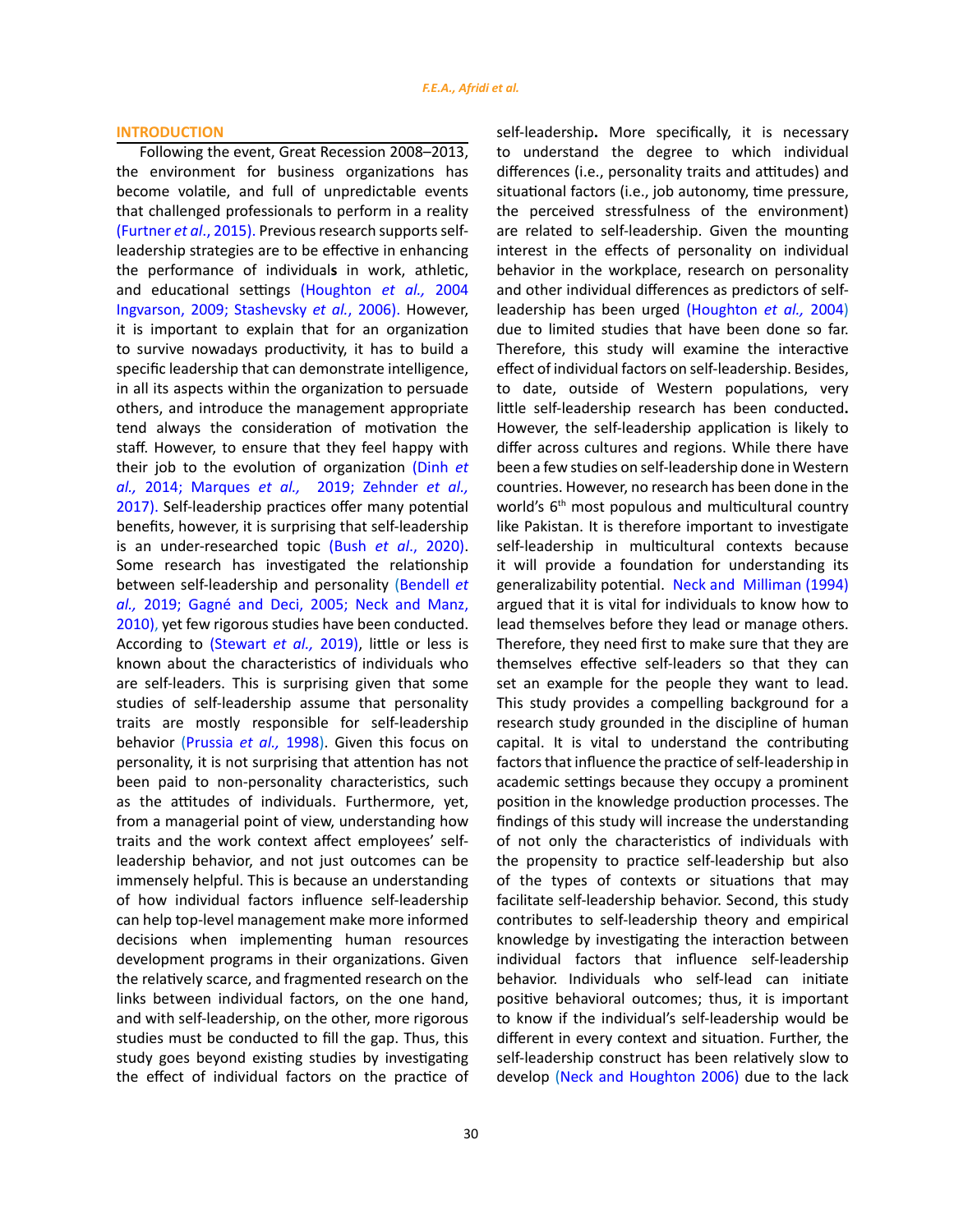of a validated measurement scale. This study will fill a void in the literature since it is empirical as opposed to conceptual.

### *Theoretical background and hypotheses development*

The self-leadership concept originated from the social cognitive theory which suggests that human behavior can be best explained by a triadic model that includes cognitive influences, environmental influences, and behavior (Bandura, 1986). This theory describes human behavior as cognitive processes that are put into action by the effects of the environment (Neck and Houghton, 2006). One aspect which illustrates a uniquely human capability that people utilize to evaluate and alter their thought and behavior is self-reflection (Bandura, 1986). In line with this thought, the beliefs that individuals have about themselves and their abilities are essential elements of self-control (Neck and Manz, 1996). This is where the term self-efficacy, which refers to individuals' self-assessments of their capabilities, emerged. The importance of self-efficacy is in the way in which it affects the direction and persistence of effort. Self-determination theory (Deci and Ryan, 1985), which suggests individual motivation consists of extrinsic motivation and intrinsic motivation. Extrinsic motivation refers to external factors such as tangible rewards, whereas intrinsic motivation is developed internally within a person (Deci and Ryan, 1985) proposed that humans are active participants who seek to achieve their needs and goals, which become internalized. Indeed, (Locke and Latham, 2004) argued that humans can make choices and act according to their interests and goals. However, having can choices and act according to one's interests and goals would not be of much help without efficacy (Gagné and Deci, 2005). This brings us back to social cognitive theory's emphasis on the importance of selfefficacy, which refers to the necessity of a person's self-assessment of their capabilities to perform a task (Manz and Sims Jr, 1980). In other words, having the will to do something with the ability to do it will be a reality with the wants and needs to do it. Having said that, self-determination theory has become an important part of self-leadership, in which natural rewards strategies represent a form of intrinsic motivation in self-regulation (Manz, 1986; Neck and Houghton, 2006; Pinskaya *et al.,* 2021; Ghazalia *et al.,* 2021). Neck and Milliman, (1994) linked self-

affect individual motivation to perform (Locke and Latham, 1990). While one can improve performance through self-assessment, with pre-defined goals or targets (Manz and Sims, 1980; Neck *et al*., 1999). While constructive self-examination of unproductive behavior and reshape into a more positive desirable direction (Marques-Quinteiro and Curral, 2012; Politis, 2006). The next step is to link self-reward to goal achievement. This self-reward varies with the level of goal achievement. While individuals need reward contingencies to energize direct necessary behavior towards better performance (Mahoney, 1978; Mahoney and Hermodson, 1979; Manz and

Sims, 1980). Similarly, to shape desirable behavior

leadership with cognitive therapy by suggesting various strategies, such as challenging dysfunctional thoughts by using rational thoughts and beliefs. However, many of the problems that individuals encounter in today's world result from dysfunctional thought processes that often lead to depression. In response to this, constructive thought pattern strategies seek to eliminate such distorted beliefs (Neck and Manz, 2010).

The utilization of mental and behavioral techniques can be further divided into three sets of strategies namely: constructive, behavior, and natural reward strategies (Houghton *et al*., 2004; Manz, 1986; Neck and Milliman, 1994; S. Williams, 1997). These strategies teach people to be conscious of their behavior and thought to be more effective in their work-life. According to Neck and Manz (1996), effective designed behavior strategies aimed to enhance desirable positive behavior that results in successful outcomes, while in contrast, it reduces undesirable negative behavior that may result in unsuccessful outcomes (Mahoney, 1978; Neck *et al*., 1999). The behavior strategic approach focuses on identifying and replacing undesired behavior with more effective desirable behavior through self-setting goal process, self-correcting, self-observation, selfcueing, and self-reward (Mahoney, 1978; Mahoney and Hermodson, 1979; Manz and Sims Jr, 1980; Neck and Houghton, 2006). Plenty of research work suggests that specific, realistic, and challenging goal setting impact significantly performance suggests task achievement. This process is consisting of certain goals adoption while accepting challenging goals can

## *Self-leadership strategies*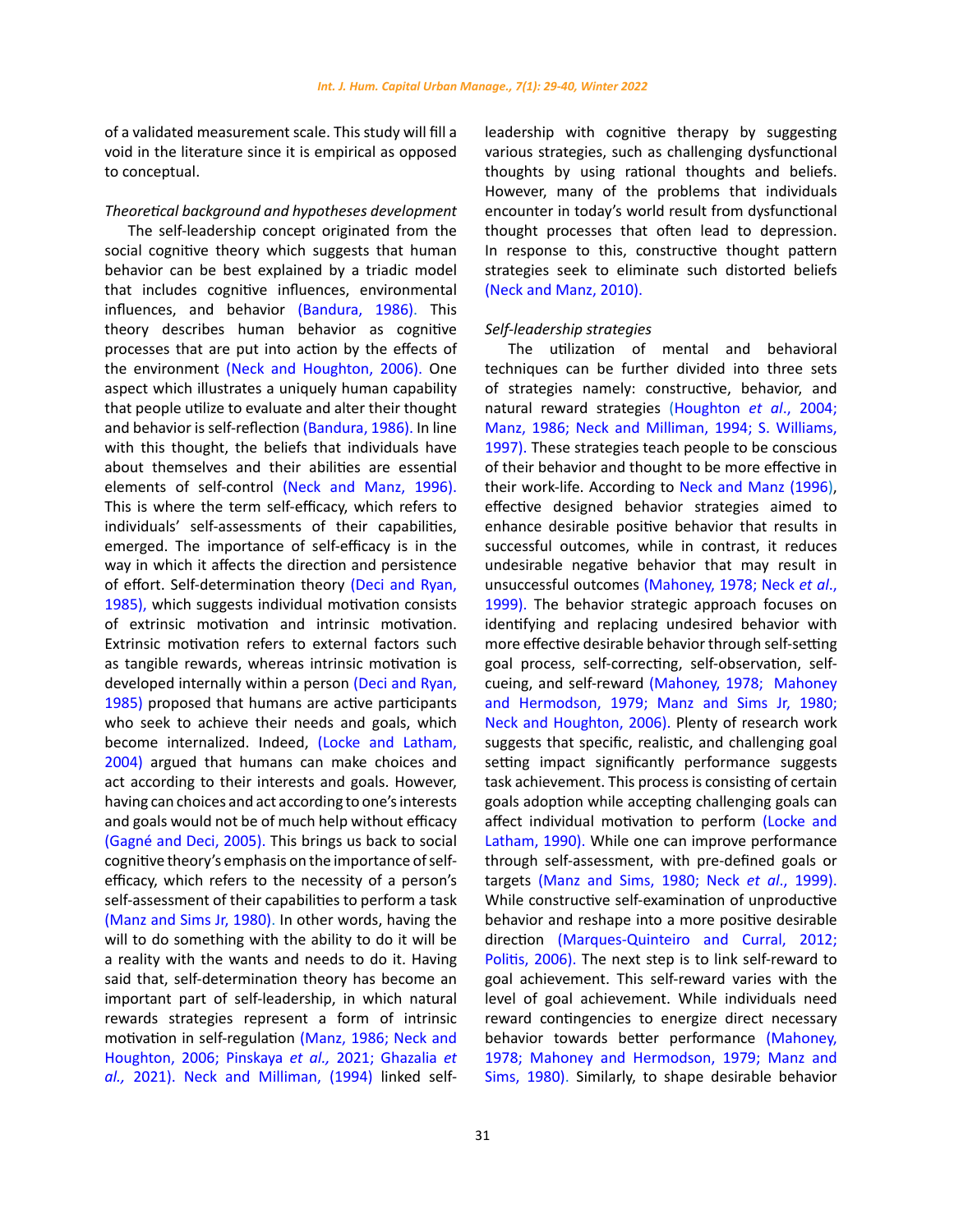effectively self-feedback can also be used (Manz and Sims, 2001). However, more importantly, is the practice desire behavior which helps an individual in the correction if needed, which may avoid costly miscues. Winding up, behavior strategies encourage and motivate the desirable positive behavior by suppressing negative undesirable behavior which could lead to successful outcomes (Manz, 1992; Manz and Sims Jr, 1980; Neck *et al*., 1999).Constructive focus strategies in contrast, to behavior aimed strategies, is the formation of positive constructive patterns of thought thinking in habitual ways that may impact improved performance (Neck and Houghton, 2006). Alves and Wood (2006), constructive positive thinking reduces dysfunctional beliefs, negative assumptions, while increase and build a positive self-image. To align cognition with positive behavior, individuals may apply constructive focus strategies at the time when they engage in visualizing performance (Neck and Manz, 1996). However, these strategies involve the habitual functional pattern of thinking to create and maintain constructive thought. The self-analysis process, may enable individuals to identify, comfort, and replace negative assumptions with more positive and rational ones (Manz, 1992; Marques, 2014). Natural reward strategies increase intrinsic motivation, an essential key component for successful performance (Neck *et al*., 2004). However, task enjoyable features enhanced self-determination and could result in increased subjective competence experience (Alves and Wood, 2006). People primarily opt for two types of natural reward strategies, by adding more enjoyable or pleasant aspects of the activity or task, such that

it becomes naturally rewarding it-self. This can be achieved by focusing and directing one's perception away from undesirable aspects to diverting it on the rewarding pleasant aspect of the task (Neck and Houghton, 2006; Neck *et al*., 2004). This could lead to enhanced competence, sense of purpose, and self-control (Deci and Ryan, 1985). While enjoyable feature building into an activity or task becomes itself gratifying by task intrinsically reward aspects (Neck and Houghton, 2006). Hence, previous research, for instance, Gomes *et al*., (2015) shows for innovative behavior natural reward strategies are necessary, and experience pleasant experiences during goal-striving activities.

### *Hypothesized model of the study*

The variables hypothesized to predict selfleadership are shown below. Fig. 1 shows the model of the Study, with three personality traits proposed as predictors of self-leadership.

## *Personality traits*

Personality is a stable pattern of characteristics and traits that shapes the behavior of individuals and differentiates people from one another (Matthews *et al*., 2003). Personality is also likely to influence individuals' behavior, life and career choices, and job performance (Borghans *et al*., 2008). There are two ways in which personality affects self-leadership. First, personality affects self-leadership by affecting the self-regulation or self-management process directly (Barlett and Anderson, 2012). Second, personality affects self-leadership through its effect



Fig. 1: Personality traits and self-leadership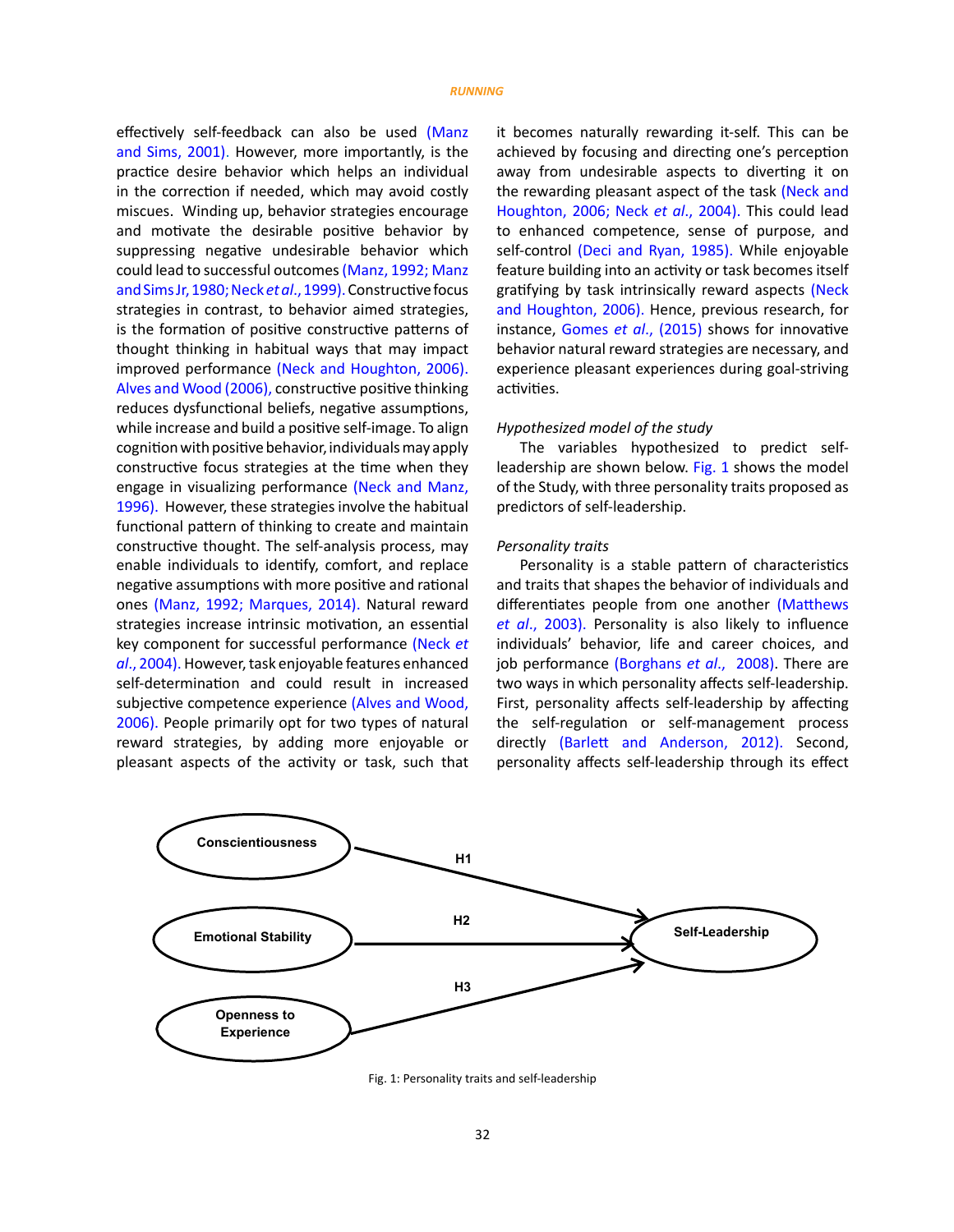on meta-learning or levels of meta-skill (Azucar *et al*., 2018). To date, there is limited research demonstrating that personality traits are important predictors influencing the practice of self-leadership. There are exceptions though. For example, (Williams and Collins, 1995) evidenced self-management and personality as a significant positive relationship. The judging dimension, which corresponds with conscientiousness and sense, corresponds to openness to experience and was associated with self-management. As can be seen from this list of studies on self-leadership (and its predecessor, selfmanagement) and personality traits, these studies have been cross-sectional, except the study by (Stewart *et al*., 1996) which involved interventions. The cross-sectional studies are vulnerable to common methods variance (CMV) (Menzel *et al*., 2010). Based on this previous research, it appears as though personality and self-leadership are likely to have a positive effect. However, there is also a limitation on previous work in terms of theory due to the use of MBTI; which is not a robust theory. Therefore, this study uses a well-validated personality model on which to develop hypotheses. This study used the Big-Five model (Goldberg *et al*., 2006) because it is a well-accepted personality dimension and can serve as a meaningful classification of personality traits. Furthermore, the Big-Five model has been found in conceptual frameworks across different samples in various studies. Besides, previous studies show the Big Five personality traits yielded strong relationships with motivation and performance (Mount *et al*., 2005).

# *Conscientiousness*

Conscientiousness is defined as the tendency to be dependable (reliable, careful, and responsible), efficient (competent, organized, dutiful, purposeful, self-disciplined and thorough), and industrious (hardworking, goal-focused, achievement striving and persistent (Houghton *et al*., 2004; Ilgen and Pulakos, 1999; Stewart *et al*., 1996; Williams and Collins, 1995). Self-leadership involves conscious observation of one's behavior, the planning of goal setting, selfcueing, organization of one's time and environment, and consistent practice (Manz, 1986). These skills are consistent with those who tend to be hardworking, achievement-oriented, and goal-setting (Jensen *et al.,* 2002; Mount *et al*., 2005; Roberts *et al.*, 2009; Roberts

*et al*., 2014; Robertson *et al*., 2000). Empirically, (Gerhardt *et al*., 2007) found that conscientiousness was related to self-management for a sample of 228 undergraduate students. In another separate study, (Bendell *et al*., 2019) observed conscientiousness was related to intrinsic motivation, which is one of the natural reward strategies of self-leadership. Similarly in another study was conducted on a sample of systems engineers at a large information systems company at a Japanese automaker (Watanabe *et al.,* 2011). Following this theoretical rationale, the following hypothesis is proposed:

# *Hypothesis 1: Conscientiousness will be positively related to self-leadership Emotional stability*

Emotional stability, often called neuroticism, has been described in the literature as an individual's degree of self-confidence, tolerance of stress, optimism, and self-consciousness (Hills and Argyle, 2001). Emotional stability enables an individual to remain steady under pressure and to handle negative feedback (Gerhardt *et al*., 2007; Hay and Ashman, 2003; Hills and Argyle, 2001) found that neuroticism was negatively related to goal-setting. Other than a self-goal setting, I argue that emotional stability is also related to other self-leadership strategies. (Watanabe *et al*., 2011) the model suggested that anxiety, which is closely related to neuroticism, leads to poor self-regulation generally. In particular, the high level of emotionality (Salgado, 2002) associated with low emotional stability, would impair rational decision making and the self-awareness strategy. Finally, neurotic individuals are also more likely to have irrational beliefs and assumptions about themselves (Gerhardt *et al*., 2007), which may cloud their judgment in assessing their ability accurately. Therefore**,** the following hypothesis is expected:

# *Hypothesis 2: Emotional stability will be positively related to self-leadership*

# *Openness to experience*

Openness to experience, or the intellectual dimension of the Big Five personality traits, is characterized by individuals who are curious, imaginative, artistic, creative, broad-minded, and intelligent and have a positive attitude toward learning. Previous studies suggested that openness to experience may influence individuals' propensity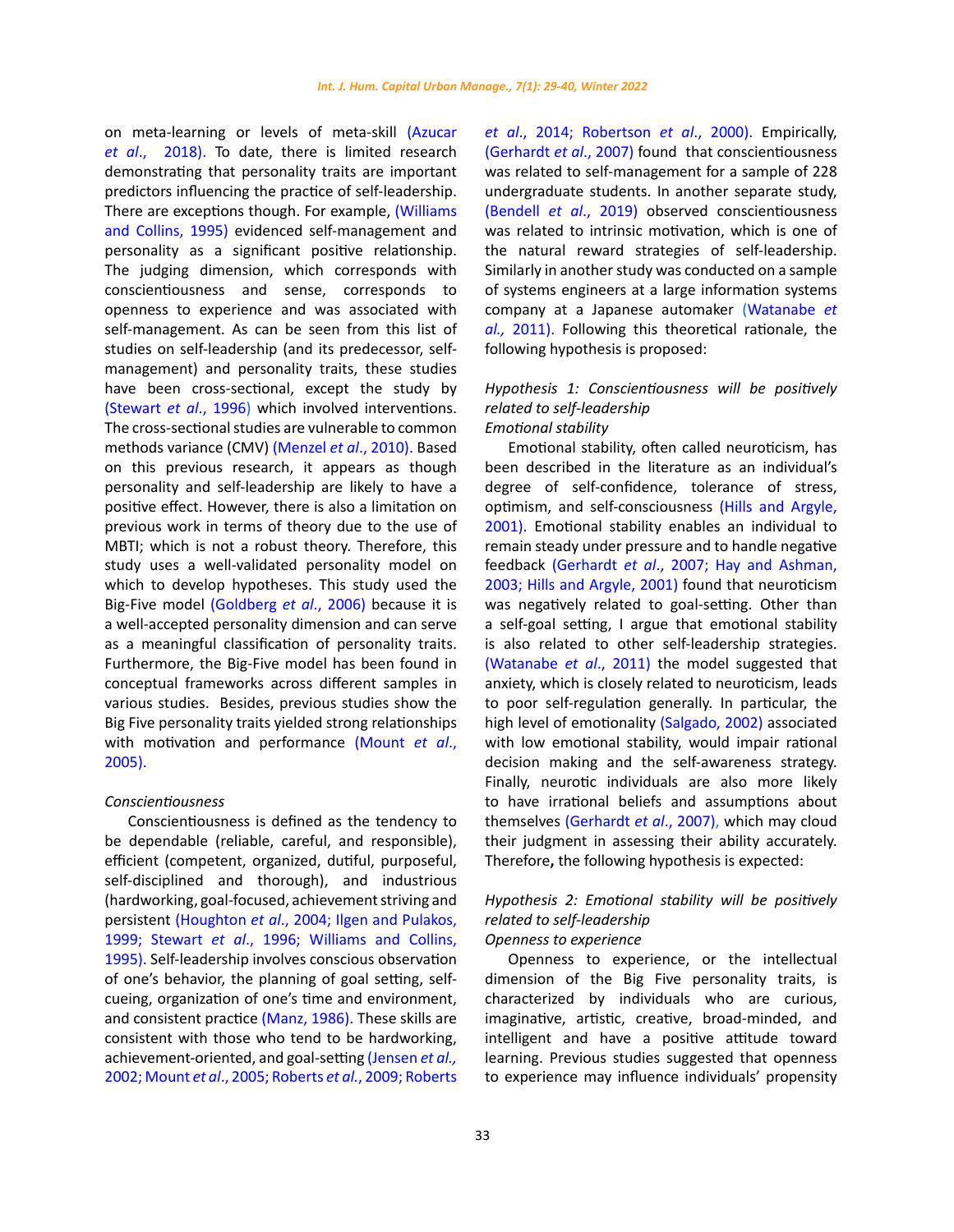to practice self-leadership due to their achievement orientation nature. This appears to be supported by empirical evidence. (Williams and Collins, 1995) in their study, a sample of 347 university students enrolled in educational psychology courses was invited to participate in the study during their class period. (Roberts *et al*., 2014) found a correlation between openness to experience and goal-setting motivation a construct which, while not exactly a selfleadership strategy is likely to be closely associated with behavioral self-leadership (Goldberg *et al*., 2006; Menzel *et al*., 2010; Terracciano *et al.,* 2008). Furthermore, previous studies have suggested that individuals who are open to experience tend to be able to find meaningfulness and to experience feelings of competence, which is associated with the competence aspect of the natural rewards strategy. For these reasons, hypothesis 3 were developed:

Hypothesis 3: Openness to Experience will be positively related to self-leadership. The current study has been carried out in Peshawar in December 2020.

# **MATERIALS AND METHODS**

# *Participants and procedure*

The respondents were students from the Pakistan public universities as outlined by the Higher Education Commission of Pakistan. Before data collection, permission was sought from the Higher Education Regulatory Authority (HERA), Peshawar. Surveys were administered via the internet to ease data collection, specifically, the costs, geographical coverage, and speed of delivery. A total of 217 respondents participated in the survey. The overall response rate after data cleansing (missing values and outliers) was approximately 72%. This response rate was encouraging and greater than other related

studies regarding students with response rates ranging between 30 to 57 percent (Dee *et al*., 2000). Almost 66% of the students were male and many had worked previously (39.8% casual work; 30.6% parttime work; 20.4% full-time work) Table 1. Participants ranged in age from 18 to 44 years and the average years of employment were 5.69 with a standard deviation  $(SD) = 3.91$ .

#### *Measures*

A 5-point Likert scale ranging from 1 (never true) to 5 (very true) for the self-leadership scale and 1 (not at all accurate) to 5 (completely accurate) for personality traits. While conscientiousness and Openness to experience were assessed with five items from the International Personality Item Pool on a 5- 5-point Likertstyle response scale (Goldberg *et al*., 2006). Emotional stability was assessed at time one and time two with six items from the International Personality Item Pool (Goldberg *et al.,* 2006). Self-leadership skills were assessed with 35 items from the revised Self-Leadership Questionnaire (Houghton and Neck, 2002)**.** In this study model hypotheses suggested that conscientiousness (Hypothesis 1), emotional stability (Hypothesis 2), and openness to experience (Hypothesis 3) would be positively related to self-leadership. To ensure no violation of the assumptions such as linearity, normality, multicollinearity, and homoscedasticity preliminary analyses were conducted**.** Multivariate outliers can be detected by inspecting the Mahalanobis distances using multiple regression (Riani *et al*., 2009). An investigation of multivariate outliers using Mahalanobis distance through the SPSS 24. Regression analysis was undertaken, as mentioned above, and based on the recommendation of Tabachnick *et al*. (2007) and Rucci *et al*. (2007) step-by-step procedure. The normality distribution of data was assessed by both graphical

|  | Table 1: Respondents profile |  |
|--|------------------------------|--|

|                       | Frequency                      | Percent |
|-----------------------|--------------------------------|---------|
|                       | Gender                         |         |
| Male                  | 142                            | 65.4    |
| Female                | 75                             | 34.6    |
|                       | <b>Education qualification</b> |         |
| 14 years of schooling | 146                            | 67.3    |
| 16 years of schooling | 71                             | 32.7    |
|                       | <b>Employment status</b>       |         |
| Casual work           | 87                             | 39.8    |
| Part-time work        | 75                             | 30.6    |
| Full-time work        | 55                             | 20.4    |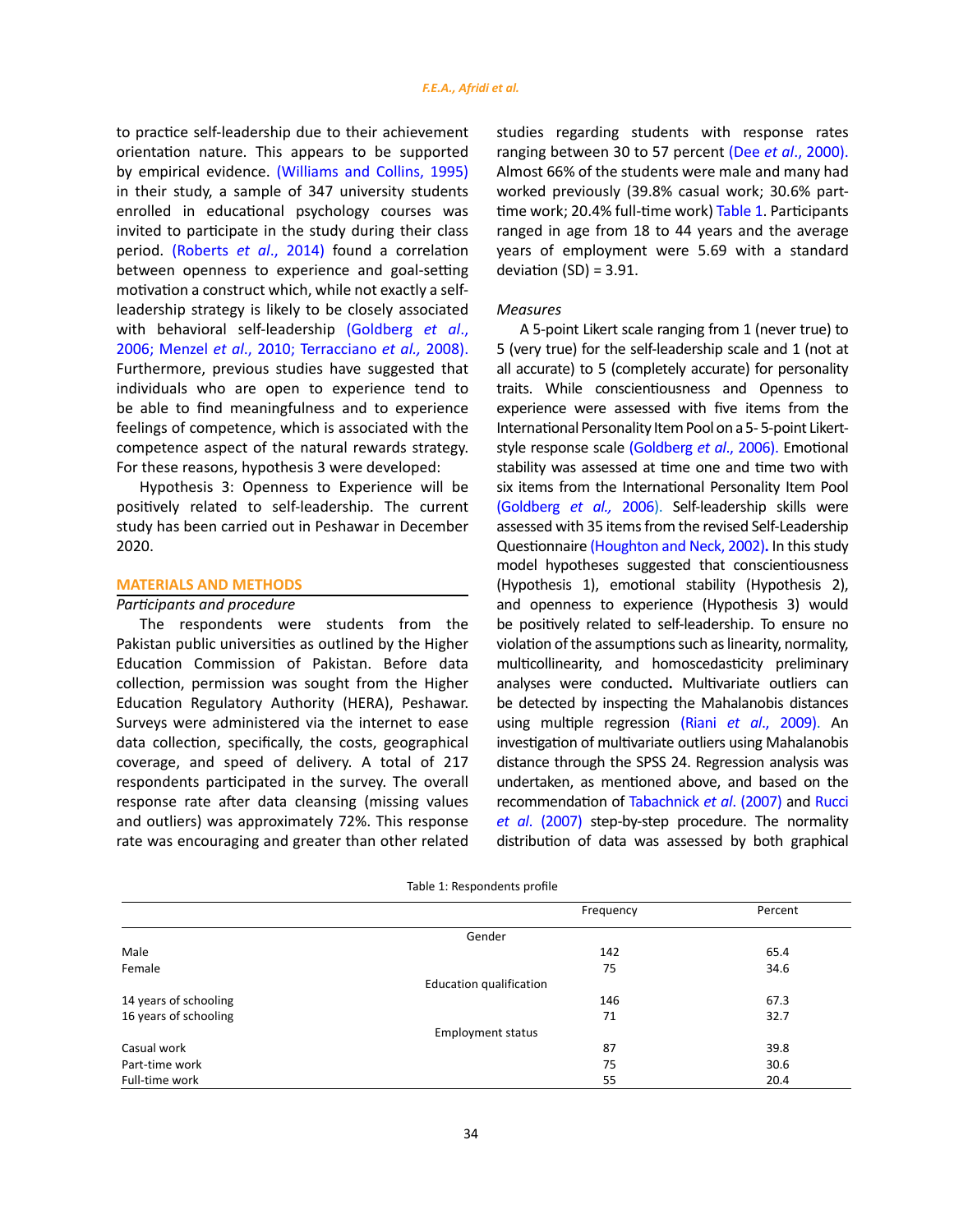methods and statistical tests. The skewness and kurtosis were within the ±1.0 range except for one variable. The other normality tests like Kolmogorov-Smirnov were statistically significant for a few variables. The other statistic used to assess normality was the comparison between the mean, the trimmed mean, and the median to see whether the extreme scores had a strong influence on the mean and the results show no violation of the normality distribution regarding data.

## *Correlation between the variables*

Multivariate analysis requires variables to be correlated with each other. A correlation coefficient above .30 is preferable. Nakagawa (2004) suggested that the value of  $r = 0.10$  to .29 is having a small relationship strength between variables, the value of r = .30 to .49 is considered as having a medium strength of the relationship, and the value of  $r =$ .50 to 1.0 is considered as large strength (Taylor, 1990). This guideline applies to both negative and positive values (Brünger, 1992). The correlations between variables are shown in Table 2. The positive correlations among conscientiousness and openness to experience with self-leadership suggest support for hypotheses 1 and 3. In this case, both of the scales (conscientiousness and openness to experience) correlate substantially with self-leadership (.315 and .316 respectively). However, hypothesis 2 may not be supported which means emotional stability was uncorrelated with self-leadership. The correlation between each of the independent variables should not be too high. Variables with a correlation of .70 or more should not be included in the same analysis. Multicollinearity is a problem when variables are very highly correlated, creating a situation of redundant information. From Table 2 it can be seen that the correlation between each of the independent variables is not too high; which is less than .70. Also, according to, the commonly used cut-off points for determining the presence of multicollinearity are tolerance values of less than .10 or a VIF (Variation Inflation Factor) value of above 10. In this study, the tolerance value for emotional stability, openness to experience, and conscientiousness is not less than .10 (.867, .820,s .941 respectively); indicating no multicollinearity problem. This is also supported by the VIF values, which are 1.15, 1.22, and 1.06 respectively; which is well below the cut-off of 10. Which are well within normal bounds, suggesting that multicollinearity is not present among the variables. To check for any retention or mortality biases, this study tested the differences between participants' genders. A t-test showed no significant differences on self-leadership scores for participants genders ( $M = 3.698$ , SD = .418) and non-participants (M = 3.706, SD = .356); t  $(106) = .219$ ,  $p = .83$  (two-tailed). There was also no significant difference on conscientiousness between male ( $M = 3.888$ ,  $SD = .672$ ), and female participants  $(M = 3.750, SD = .657)$ ; t  $(106) = -1.03$ , p = .31 (twotailed), nor on openness to experience between male (M =  $3.366$ , SD =  $.616$ ) and female participants  $(M = 3.397, SD = .661)$ ; t (106) = .25, p = .80 (twotailed). Finally, there was no significant difference between male (M =  $3.191$ , SD =  $.811$ ) and female participants (M = 3.064, SD = .677); t (106) =  $-$  .83, p = .41 (two-tailed) on emotional stability. To measure the internal consistency of the variables, Cronbach alpha  $(\alpha)$  was used. The alpha for the variables ranged from 0.88 to 0.80 (Table 3).

| Table 2: Pearson Product-Moment Correlations between variables |  |  |
|----------------------------------------------------------------|--|--|
|                                                                |  |  |

| Scale                |           |          |         |
|----------------------|-----------|----------|---------|
| 1. Self-Leadership   |           |          |         |
| 2. Emotional Stab    | .104      |          |         |
| 3. Openness          | $.316***$ | $.358**$ |         |
| 4. Conscientiousness | $.315***$ | .011     | $.231*$ |

|                            |      | Table 3: Means, Standard Deviations, and Scale Reliabilities |                  |                 |
|----------------------------|------|--------------------------------------------------------------|------------------|-----------------|
| Variables                  | Mean | <b>Standard Deviation</b>                                    | Cronbach's alpha | Number of items |
| Self-Leadership            | 3.70 | .40                                                          | 0.87             | 35              |
| <b>Emotional Stability</b> | 3.15 | .76                                                          | 0.80             |                 |
| <b>Openness</b>            | 3.38 | .63                                                          | 0.88             |                 |
| Conscientiousness          | 3.84 | .67                                                          | 0.83             |                 |

Table 3: Means, Standard Deviations, and Scale Reliabilities Table 3: Means, Standard Deviations, and Scale Reliabilities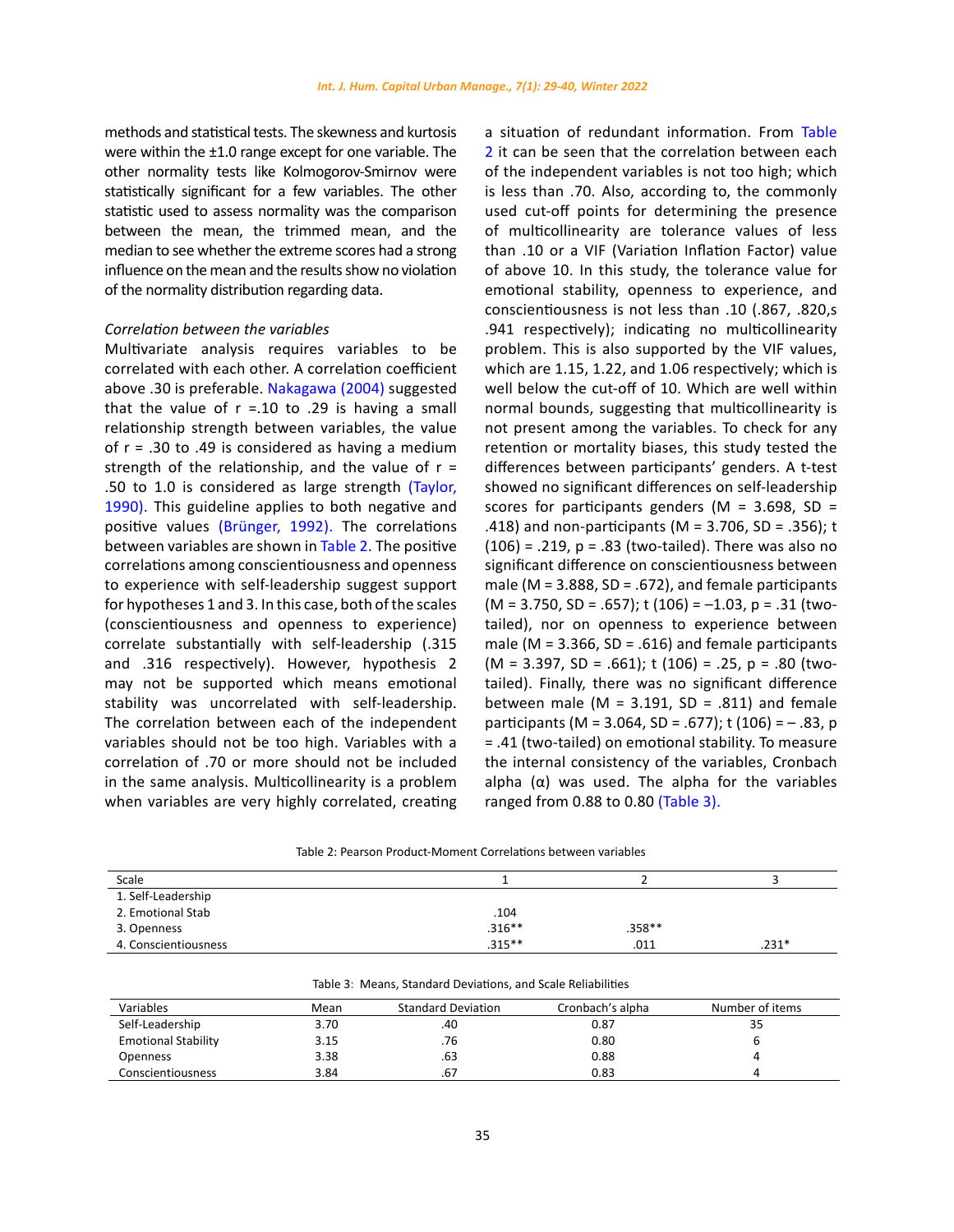# **RESULTS AND DISCUSSION**

The hypothesis of the study model suggested that hypothesis 1 (conscientiousness), hypotheses 2 (emotional stability), and hypotheses 3 (openness to experience) likely to be positively related to selfleadership. Personality traits were regressed on self-leadership after controlling for the possible effect of demographic variables**.** Step 1 Age, years of education and gender, were entered, explaining 1% of the variance in self-leadership. After entry of conscientiousness, openness to experience, and emotional stability at Step 2**,** the total variance explained was 17.4%, F (5, 100) = 3.08, p < .01. An additional 15% of the variance in self-leadership (R squared change = .15, F change  $(3, 100)$  = 5.62, p < .001) explained by the personality factors. Only two personality traits were statistically significant - Conscientiousness (beta = .32,  $p < .01$ ) and Openness to Experience (beta = .26,  $p < .05$ ) see Table 4.

Finally, to increase the rigor of the research, time two variables were included. Hierarchical regression analysis was used. Controlling for time one levels of self-leadership and personality factors at time one, as well as years of education, gender, and age. By including time one measures of self-leadership as well, it is possible to look at the effects of personality over and above the intervention. Essentially, by including time one measures of self-leadership in the first step, the effect of the intervention was controlled for, making it possible to examine the effect of personality independent of the intervention. This is because although personality might affect self-leadership behaviors all else being equal, it might not overcome the more proximal effect of the intervention. Therefore, Model 1 included

self-leadership at time one, personality factors at time one, as well as demographic variables such as years of employment, age, and gender. Model 1 explained 39% of the variance in selfleadership, whereas the total variance explained by Model 1 as a whole was  $60\%$ , F  $(9, 59) = 5.88$ , p < .001. Personality traits explained an additional 20.3% of the variance in self-leadership, after controlling levels of self-leadership and personality antecedents at time one as well as gender and age; R squared change = .20, F change  $(3, 59) = 6.70$ , p < .001. In the final model, only self-leadership at time one (beta = .55,  $p < .001$ ) and conscientiousness at time two (beta = .36,  $p < .05$ ) were significant. Therefore, in this more rigorous test, Hypothesis 1 and 3 were supported but Hypotheses 2 were not. In this study, the proposed model was tested and the results of the analyses indicated that the proposed model was partially supported. In particular, conscientiousness was related to selfleadership when controlling for the previous selfleadership. Openness to experience was related to self-leadership in the cross-sectional analysis but was not significant after controlling for levels of self-leadership; whereas the relationship between emotional stability and self-leadership was not supported in analysis. The results suggest that conscientiousness is important in the development of self-leadership meta-skills possibly through self-directed self-regulation and the practice of self-leadership. Openness to experience was only related to self-leadership at time one, but not at time two. Due to the intervention within this study, the reason for this could be that the participants have changed to increase their skills through selfleadership training. This is because people who changed to experience would be interested in self-

| Variables and Statistics   | Model $1(\beta)$ | Model 2 $(\beta)$ |  |
|----------------------------|------------------|-------------------|--|
| Gender                     | 0.07             | 0.07              |  |
| Age                        | $-0.06$          | $-0.08$           |  |
| Years of education         | 0.13             | 0.13              |  |
| <b>Emotional Stability</b> |                  | 0.03              |  |
| Openness to Experience     |                  | $0.26*$           |  |
| Conscientiousness          |                  | $0.32**$          |  |
| $R^2$                      | 0.01             | $0.17***$         |  |
| $\Delta R^2$               | 0.01             | $0.15***$         |  |
| F.                         | 0.47             | $3.08**$          |  |

Table 4: Hierarchical Regression Table 4: Hierarchical Regression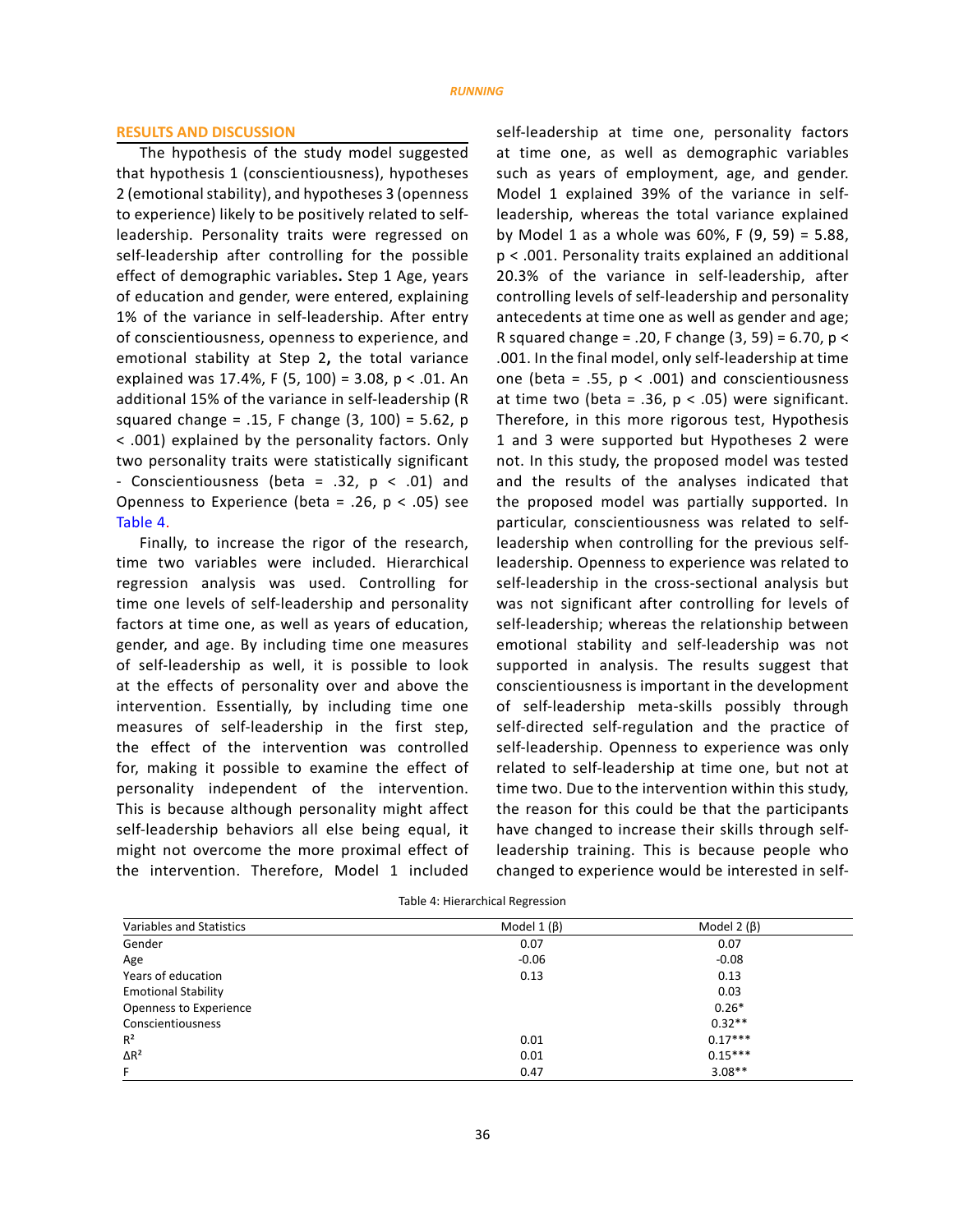leadership strategies for the first time. Once they have mastered the skills, the effect of their training could be more than the effects of their personality. Besides, (Stashevsky *et al*., 2006) suggested that a self-leadership training intervention may have an effect on subjects' and above the effects of personality**.** This may be because openness to experience involves "creativity, sophistication, and curiosity" (Houghton *et al.,* 2004) and desire for knowledge (Terracciano *et al*., 2008). However, emotional stability was not related to self-leadership. It could be that the hypothesized negative effects associated with low emotional stability (e.g., rational decision making, response to feedback) were less relevant than the fact that the characteristics that are linked to it are not related to motivational goals (Barlett and Anderson, 2012). Therefore, it does not matter what level of emotional stability one has because it would not affect one's self-leadership skills.

#### **CONCLUSION**

This study discussed the personality factors related to the use of self-leadership behaviors. Although the three dimensions of self-leadership (behavioral, natural reward, and constructive thought pattern) are all internally focused, they are also distinct from one another. A behavioral focused strategy concentrates on the behavior and is self-discipline-oriented. Natural reward strategies seek to create positive aspects within the work itself, whereas constructive thought pattern strategies are an internal approach focused on modes of thinking in positive and desirable ways. Many researchers are beginning to change direction in studying work motivation by focusing on the motivational mechanisms that sustain employees' motivation and performance. Although self-leadership can be viewed as a motivational mechanism to help individuals achieve their goals, it would be helpful to investigate when selfleadership behaviors are likely to emerge. This is because although the concept of self-leadership has been around for several years, there has been a shortage of research in certain areas. It is thus hoped that the findings of this study will facilitate knowledge-based recommendations for developing self-leadership practice among employees. The current research is not without limitations. Future research if exploring the benefits of training if provided before the start of the online session will help understand the relationship. The same training is used as a moderator will also help in elaborate the phenomena. Further, this study relied on selfreport data, however, due to the psychological nature of the variables. Because of the fairly small sample size with relatively low power and potential sampling bias, another study can build upon the results of this study in the future.

## **AUTHOR CONTRIBUTIONS**

F. Afridi performed literature review, compiled the data, prepared the manuscript text and editing references. S. Jan performed the Methodology, and manuscript preparation. B. Ayaz helped in the literature review, and editing references.

# **ACKNOWLEDGEMENTS**

The Authors would like to acknowledge faculty members of Islamia College Peshawar management sciences department to encourage students to participate in the survey. Authors are also very thankful to the anonymous reviewers for providing detailed comments that lead to a constructive improvement in the quality of the manuscript.

#### **CONFLICTS OF INTEREST**

The authors declare no potential conflict of interest regarding the publication of this work. In addition, the ethical issues including plagiarism, informed consent, misconduct, data fabrication and, or falsification, double publication and, or submission, and redundancy have been completely witnessed by the authors.

#### **OPEN ACCESS**

This article is licensed under a Creative Commons Attribution 4.0 International License, which permits use, sharing, adaptation, distribution and reproduction in any medium or format, as long as you give appropriate credit to the original author(s) and the source, provide a link to the Creative Commons license, and indicate if changes were made. The images or other third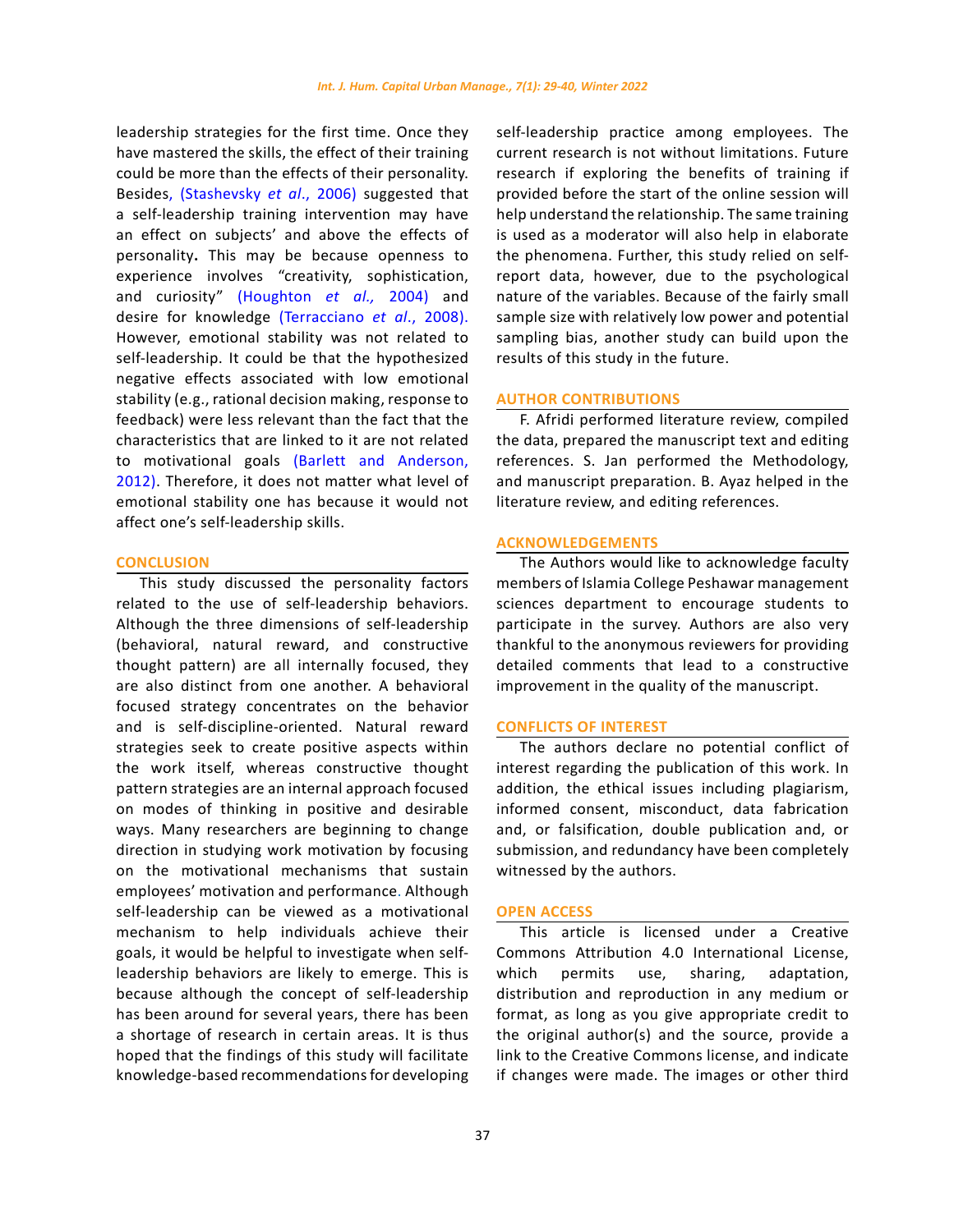party material in this article are included in the article's Creative Commons license, unless indicated otherwise in a credit line to the material. If material is not included in the article's Creative Commons license and your intended use is not permitted by statutory regulation or exceeds the permitted use, you will need to obtain permission directly from the copyright holder. To view a copy of this license, visit: [http://creativecommons.org/](http://creativecommons.org/licenses/by/4.0/) [licenses/by/4.0/](http://creativecommons.org/licenses/by/4.0/)

#### **PUBLISHER'S NOTE**

Tehran Urban Planning and Research Center remains neutral with regard to jurisdictional claims in published maps and institutional afflictions.

#### **ABBREVIATIONS**

| HERA | <b>Higher Education Regulatory Authority</b> |
|------|----------------------------------------------|
| SD   | <b>Standard Deviation</b>                    |
| Р    | Probability                                  |
| R    | Regression                                   |
|      |                                              |

#### **REFERENCES**

- [Alves, L.C.; Wood, C.M., \(2006\). The chronic effects of](https://www.sciencedirect.com/science/article/abs/pii/S0166445X06000981)  [dietary lead in freshwater juvenile rainbow trout](https://www.sciencedirect.com/science/article/abs/pii/S0166445X06000981)  [\(Oncorhynchus mykiss\) fed elevated calcium diets.](https://www.sciencedirect.com/science/article/abs/pii/S0166445X06000981)  [Aquat. Toxicol., 78\(3\): 217-232\(](https://www.sciencedirect.com/science/article/abs/pii/S0166445X06000981)**16 pages**).
- [Azucar, D.; Marengo, D.; Settanni, M., \(2018\). Predicting the](https://www.sciencedirect.com/science/article/abs/pii/S0191886917307328)  [Big 5 personality traits from digital footprints on social](https://www.sciencedirect.com/science/article/abs/pii/S0191886917307328)  [media: A meta-analysis. Pers. Indiv. Differ., 124;150-159](https://www.sciencedirect.com/science/article/abs/pii/S0191886917307328)  **[\(10 pages\)](https://www.sciencedirect.com/science/article/abs/pii/S0191886917307328)**.
- [Barlett, C.P.; Anderson, C.A., \(2012\). Direct and indirect](https://www.sciencedirect.com/science/article/abs/pii/S0191886912000578)  [relations between the Big 5 personality traits and](https://www.sciencedirect.com/science/article/abs/pii/S0191886912000578)  [aggressive and violent behavior. Pers. Indiv. Differ.,](https://www.sciencedirect.com/science/article/abs/pii/S0191886912000578)  [52\(8\): 870-875](https://www.sciencedirect.com/science/article/abs/pii/S0191886912000578) **(06 pages)**.
- [Bendell, B.L.; Sullivan, D.M.; Marvel, M.R., \(2019\). A gender‐](https://www.tandfonline.com/doi/abs/10.1111/jsbm.12490) aware study of self-leadership strategies among high[growth entrepreneurs. J. Small Bus. Pract., 57\(1\): 110-](https://www.tandfonline.com/doi/abs/10.1111/jsbm.12490) 130 **[\(21 pages\)](https://www.tandfonline.com/doi/abs/10.1111/jsbm.12490)**.
- [Borghans, L.; Duckworth, A.L.; Heckman, J.J.; Ter Weel, B.,](http://jhr.uwpress.org/content/43/4/972.short7)  [\(2008\). The economics and psychology of personality](http://jhr.uwpress.org/content/43/4/972.short7)  [traits. J. Hum. Ecol, 43\(4\): 972-1059](http://jhr.uwpress.org/content/43/4/972.short7) **(88 pages)**.
- [Brünger, A.T., \(1992\). Free R value: a novel statistical](https://www.nature.com/articles/355472a0)  [quantity for assessing the accuracy of crystal tructures.](https://www.nature.com/articles/355472a0)  [Nature, 355\(63\): 472-475](https://www.nature.com/articles/355472a0) **(4 pages)**.
- [Bush, S., Michalek, D., Francis, L., \(2020\). Perceived](https://www.sciencedirect.com/science/article/abs/pii/S1541461220302068)  [Leadership Styles, Outcomes of Leadership, and Self-](https://www.sciencedirect.com/science/article/abs/pii/S1541461220302068)[Efficacy Among Nurse Leaders:: A Hospital-Based Survey](https://www.sciencedirect.com/science/article/abs/pii/S1541461220302068)  [to Inform Leadership Development at a US Regional](https://www.sciencedirect.com/science/article/abs/pii/S1541461220302068)

[Medical Center. Nurse leader.](https://www.sciencedirect.com/science/article/abs/pii/S1541461220302068)

- [Deci, E.L., Ryan, R.M., \(1985\). The general causality](https://link.springer.com/article/10.1023/A:1004009703603) [orientations scale: Self-determination in personality. J.](https://link.springer.com/article/10.1023/A:1004009703603) [Res. Pers., 19\(2\): 109-134](https://link.springer.com/article/10.1023/A:1004009703603) **(26 pages)**.
- [Dee, J.R.; Henkin, A.B.; Chen, J.H. \(2000\). Faculty autonomy:](https://www.sciencedirect.com/science/article/abs/pii/0092656685900236) [perspectives from Taiwan. High. Educ, 40\(2\): 203-216](https://www.sciencedirect.com/science/article/abs/pii/0092656685900236) (**[14 pages](https://www.sciencedirect.com/science/article/abs/pii/0092656685900236)**).
- [Dinh, J. E.; Lord, R. G.; Gardner, W. L.; Meuser, J. D.; Liden,](https://www.sciencedirect.com/science/article/pii/S1048984313001203) [R. C.; Hu, J., \(2014\). Leadership theory and research in](https://www.sciencedirect.com/science/article/pii/S1048984313001203) [the new millennium: Current theoretical trends and](https://www.sciencedirect.com/science/article/pii/S1048984313001203) [changing perspectives. Leadersh Q., 25\(1\): 36-62](https://www.sciencedirect.com/science/article/pii/S1048984313001203) **(27 [pages\)](https://www.sciencedirect.com/science/article/pii/S1048984313001203)**.
- [Furtner, M.R.; Rauthmann, J.F.; Sachse, P., \(2015\). Unique](https://journals.sagepub.com/doi/abs/10.1177/1742715013511484) [self-leadership: A bifactor model approach. Leadersh Q.,](https://journals.sagepub.com/doi/abs/10.1177/1742715013511484) [11\(1\): 105-125](https://journals.sagepub.com/doi/abs/10.1177/1742715013511484) **(21 pages)**.
- [Gagné, M.; Deci, E.L., \(2005\). Self‐determination theory and](https://onlinelibrary.wiley.com/doi/abs/10.1002/job.322) [work motivation. J. Organ. Behav, 26\(4\): 331-362](https://onlinelibrary.wiley.com/doi/abs/10.1002/job.322) **(32 [pages\)](https://onlinelibrary.wiley.com/doi/abs/10.1002/job.322)**.
- [Ghazali, A.; Tjakraatmadjaa, J.H.; Sunartia; Pratiwia, E.Y.D.,](https://www.gjesm.net/article_244273.html) [\(2021\). Resident-based learning model for sustainable](https://www.gjesm.net/article_244273.html) [resident participation in municipal solid waste](https://www.gjesm.net/article_244273.html) [management program. Global J. Environ. Sci. Manage.,](https://www.gjesm.net/article_244273.html) [7\(4\): 599-624](https://www.gjesm.net/article_244273.html) **(26 pages).**
- [Goldberg, L.R.; Johnson, J.A.; Eber, H.W.; Hogan, R.;](https://www.sciencedirect.com/science/article/abs/pii/S0092656605000553) [Ashton, M.C.; Cloninger, C.R.; Gough, H.G., \(2006\). The](https://www.sciencedirect.com/science/article/abs/pii/S0092656605000553) [international personality item pool and the future of](https://www.sciencedirect.com/science/article/abs/pii/S0092656605000553) [public-domain personality measures. J. Res. Pers., 40\(1\):](https://www.sciencedirect.com/science/article/abs/pii/S0092656605000553) 84-96 **[\(13 pages\)](https://www.sciencedirect.com/science/article/abs/pii/S0092656605000553)**..
- [Hay, I.; Ashman, A.F., \(2003\). The development of](https://www.tandfonline.com/doi/abs/10.1080/1034912032000053359) [adolescents' emotional stability and general self](https://www.tandfonline.com/doi/abs/10.1080/1034912032000053359)[concept: The interplay of parents, peers, and gender.](https://www.tandfonline.com/doi/abs/10.1080/1034912032000053359) [Int. J. Disab. Educ. Dev., 50\(1\): 77-91](https://www.tandfonline.com/doi/abs/10.1080/1034912032000053359) **(15 pages)**.
- [Hills, P.; Argyle, M., \(2001\). Emotional stability as a major](https://www.sciencedirect.com/science/article/abs/pii/S0191886900002294) [dimension of happiness. Pers. Indiv.. Differ, 31\(8\): 1357-](https://www.sciencedirect.com/science/article/abs/pii/S0191886900002294) 1364 **[\(8 pages\)](https://www.sciencedirect.com/science/article/abs/pii/S0191886900002294)**.
- [Houghton, J.D.; Bonham, T.; Neck, C.P.; Singh, K., \(2004\). The](https://www.emerald.com/insight/content/doi/10.1108/02683940410537963/full/html) [relationship between self‐leadership and personality.](https://www.emerald.com/insight/content/doi/10.1108/02683940410537963/full/html) [Manage. Psychol.](https://www.emerald.com/insight/content/doi/10.1108/02683940410537963/full/html)
- Houghton, J.D.; Neck, C.P., (2002). The revised self[leadership questionnaire: Testing a hierarchical factor](https://www.emerald.com/insight/content/doi/10.1108/02683940210450484/full/html) [structure for self‐leadership. Manage. Psychol.](https://www.emerald.com/insight/content/doi/10.1108/02683940210450484/full/html)
- [Ilgen, D.R.; Pulakos, E.D.; \(1999\). The Changing Nature of](https://eric.ed.gov/?id=ED440304) [Performance: Implications for Staffing, Motivation, and](https://eric.ed.gov/?id=ED440304) [Development. Frontiers of Industrial and Organizational](https://eric.ed.gov/?id=ED440304) [Psychology: ERIC.](https://eric.ed.gov/?id=ED440304)
- [Ingvarson, L., \(2009\). Developing and rewarding excellent](https://www.tandfonline.com/doi/abs/10.1080/19415250903016707) [teachers: the Scottish Chartered Teacher Scheme. Prof.](https://www.tandfonline.com/doi/abs/10.1080/19415250903016707) [Dev. Educ, 35\(3\): 451-468](https://www.tandfonline.com/doi/abs/10.1080/19415250903016707) **(17 pages)**.
- [Jensen-Campbell, L.A.; Rosselli, M.; Workman, K.A.; Santisi,](https://www.sciencedirect.com/science/article/abs/pii/S0092656602000041) [M.; Rios, J.D.; Bojan, D., \(2002\).](https://www.sciencedirect.com/science/article/abs/pii/S0092656602000041)
- [Agreeableness, conscientiousness, and effortful control](https://www.sciencedirect.com/science/article/abs/pii/S0092656602000041) [processes. J. Res. Pers., 36\(5\): 476-489](https://www.sciencedirect.com/science/article/abs/pii/S0092656602000041) **(14 pages)**.
- [Kör, B., \(2016\). The mediating effects of self-leadership on](https://springerplus.springeropen.com/articles/10.1186/s40064-016-3556-8)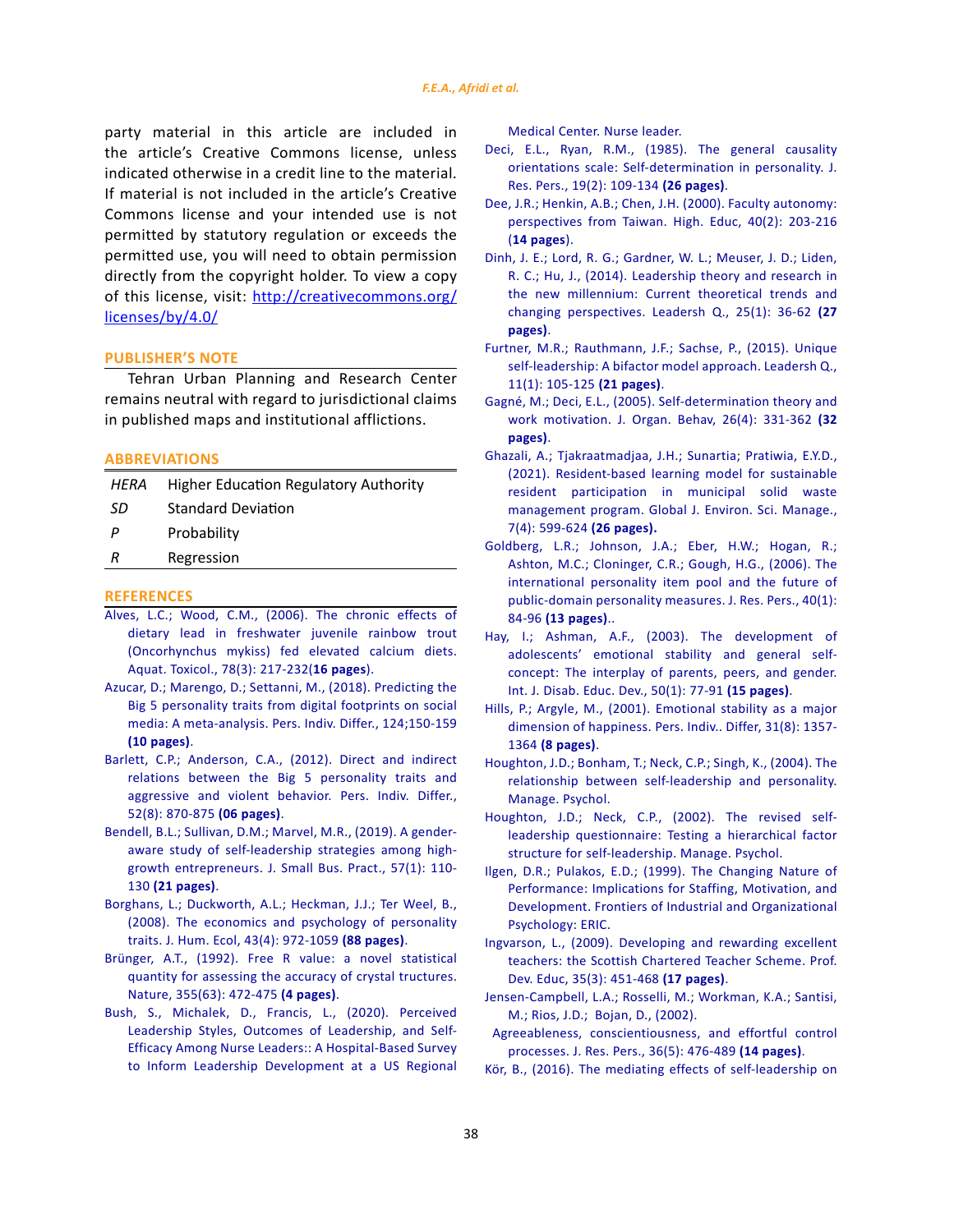[perceived entrepreneurial orientation and innovative](https://springerplus.springeropen.com/articles/10.1186/s40064-016-3556-8)  [work behavior in the banking sector. Springerplus, 5\(1\):](https://springerplus.springeropen.com/articles/10.1186/s40064-016-3556-8)  1-15 **[\(15 pages\)](https://springerplus.springeropen.com/articles/10.1186/s40064-016-3556-8)**.

- [Locke, E.A.; Latham, G.P., \(2004\). What should we do about](https://journals.aom.org/doi/abs/10.5465/AMR.2004.13670974)  [motivation theory? Six recommendations](https://journals.aom.org/doi/abs/10.5465/AMR.2004.13670974)
- [for the twenty-first century. Acad. Manage Rev., 29\(3\): 388-](https://journals.aom.org/doi/abs/10.5465/AMR.2004.13670974) 403 **[\(16 pages\)](https://journals.aom.org/doi/abs/10.5465/AMR.2004.13670974)**.
- [Mahoney, M.J., \(1978\). Cognitive and self-control therapies.](https://ci.nii.ac.jp/naid/10011743463/)  [Handbook of psychotherapy and behavior change.](https://ci.nii.ac.jp/naid/10011743463/)
- [Mahoney, W.C.; Hermodson, M.A., \(1979\). High](https://pubs.acs.org/doi/pdf/10.1021/bi00584a026)[yield cleavage of tryptophanyl peptide bonds by](https://pubs.acs.org/doi/pdf/10.1021/bi00584a026)  [oiodosobenzoic acid. Biochem, 18\(17\): 3810-3814](https://pubs.acs.org/doi/pdf/10.1021/bi00584a026) **(5 [pages\)](https://pubs.acs.org/doi/pdf/10.1021/bi00584a026)**.
- [Manz, C.C. \(1986\). Self-leadership: Toward an expanded](https://journals.aom.org/doi/abs/10.5465/amr.1986.4306232)  [theory of self-influence processes in](https://journals.aom.org/doi/abs/10.5465/amr.1986.4306232)
- [organizations. Acad. Manage. Rev., 11\(3\): 585-600](https://journals.aom.org/doi/abs/10.5465/amr.1986.4306232) **(16 [pages\)](https://journals.aom.org/doi/abs/10.5465/amr.1986.4306232)**.
- [Manz, C. C., \(1992\). Self-leading work teams: Moving](https://journals.sagepub.com/doi/abs/10.1177/001872679204501101)  [beyond self-management myths. Hum. Resour., 45\(11\):](https://journals.sagepub.com/doi/abs/10.1177/001872679204501101)  [1119-1140](https://journals.sagepub.com/doi/abs/10.1177/001872679204501101) **(22 pages)**..
- [Manz, C.C.; Sims Jr, H.P., \(1980\). Self-management as a](https://journals.aom.org/doi/abs/10.5465/amr.1980.4288845)  [substitute for leadership: A social learning theory](https://journals.aom.org/doi/abs/10.5465/amr.1980.4288845)  [perspective. Acad. Manage. Rev., 5\(3\): 361-367](https://journals.aom.org/doi/abs/10.5465/amr.1980.4288845) **(7 [pages\)](https://journals.aom.org/doi/abs/10.5465/amr.1980.4288845)**.
- [Marques-Quinteiro, P.; Curral, L.A., \(2012\). Goal orientation](https://www.tandfonline.com/doi/abs/10.1080/00223980.2012.656157)  [and work role performance: Predicting adaptive and](https://www.tandfonline.com/doi/abs/10.1080/00223980.2012.656157)  [proactive work role performance through self-leadership](https://www.tandfonline.com/doi/abs/10.1080/00223980.2012.656157)  [strategies. J. Psychol, 146\(6\): 559-577](https://www.tandfonline.com/doi/abs/10.1080/00223980.2012.656157) **(19 pages)**.
- [Marques-Quinteiro, P.; Vargas, R.; Eifler, N.; Curral, L., \(2019\).](https://www.tandfonline.com/doi/abs/10.1080/1359432X.2018.1551882)  [Employee adaptive performance and job satisfaction](https://www.tandfonline.com/doi/abs/10.1080/1359432X.2018.1551882)  [during organizational crisis: the role of self-leadership.](https://www.tandfonline.com/doi/abs/10.1080/1359432X.2018.1551882)  [Eur. J. Work Organ. Psy., 28\(1\): 85-100](https://www.tandfonline.com/doi/abs/10.1080/1359432X.2018.1551882) **(16 pages)**.
- [Marques, J., \(2014\). The value of broadening our mindset](https://link.springer.com/chapter/10.1057/9781137403797 8)  [leadership and mindful behavior. Palgrave Macmillan,](https://link.springer.com/chapter/10.1057/9781137403797 8)  [New York. 125-144](https://link.springer.com/chapter/10.1057/9781137403797 8) **(20 pages)**.
- Mount, M.K.; Barrick, M.R.; Scullen, S.M.; Rounds, J., (2005). Higher‐order dimensions of the big five personality traits and the big six vocational interest types. Personnel Psychol., 58(2): 447-478 **(32 pages)**.
- [Nakagawa, S., \(2004\). A farewell to Bonferroni: the problems](https://academic.oup.com/beheco/article-abstract/15/6/1044/206216)  [of low statistical power and publication bias. Behav.](https://academic.oup.com/beheco/article-abstract/15/6/1044/206216)  [Ecol., 15\(6\): 1044-1045](https://academic.oup.com/beheco/article-abstract/15/6/1044/206216) **(2 pages)**.
- [Neck, C.P.; Houghton, J.D., \(2006\). Two decades of self‐](https://www.emerald.com/insight/content/doi/10.1108/02683940610663097/full/html?mobileUi=0&fullSc=1&mbSc=1&fullSc=1&fullSc=1) [leadership theory and research.](https://www.emerald.com/insight/content/doi/10.1108/02683940610663097/full/html?mobileUi=0&fullSc=1&mbSc=1&fullSc=1&fullSc=1) **J**. Manage. Psychol.
- [Neck, C.P.; Manz, C.C., \(2010\). Mastering self-leadership:](https://www.fairmontstate.edu/files/u1/wvrocks-spring-2015-session-one-course-descriptions-and-textbooks.pdf)  [Empowering yourself for personal excellence. Pearson.](https://www.fairmontstate.edu/files/u1/wvrocks-spring-2015-session-one-course-descriptions-and-textbooks.pdf)
- [Neck, C.P.; Manz, C.C., \(1996\). Thought self‐leadership:](https://onlinelibrary.wiley.com/doi/abs/10.1002/(SICI)1099-1379(199609)17:5%3C445::AID-JOB770%3E3.0.CO;2-N)  [The impact of mental strategies training on employee](https://onlinelibrary.wiley.com/doi/abs/10.1002/(SICI)1099-1379(199609)17:5%3C445::AID-JOB770%3E3.0.CO;2-N)  [cognition, behavior, and affect.](https://onlinelibrary.wiley.com/doi/abs/10.1002/(SICI)1099-1379(199609)17:5%3C445::AID-JOB770%3E3.0.CO;2-N) **J**. Organ. Behav., 17(5): 445-467 **[\(23 pages\)](https://onlinelibrary.wiley.com/doi/abs/10.1002/(SICI)1099-1379(199609)17:5%3C445::AID-JOB770%3E3.0.CO;2-N)**.
- [Neck, C.P.; Milliman, J.F., \(1994\). Thought self‐leadership. J.](https://www.emerald.com/insight/content/doi/10.1108/02683949410070151/full/html)  [Manage. Psychol.](https://www.emerald.com/insight/content/doi/10.1108/02683949410070151/full/html)
- [Neck, C.P.; Neck, H.M.; Manz, C.C.; Godwin, J., \(1999\). I think](https://www.emerald.com/insight/content/doi/10.1108/02683949910287912/full/html)

[I can; I think I can. J. Manage. Psychol.](https://www.emerald.com/insight/content/doi/10.1108/02683949910287912/full/html)

- Pinskaya, M.; Meleshchenko, O.; Kovalchuk, O.; Karpenko, O.; Kompanets, E., (2021). Modelling the impact of environmental responsibility on the development of enterprises. Global J. Environ. Sci. Manage., 7(4): 503- 522 **(20 pages).**
- [Politis, J.D., \(2006\). Self‐leadership behavioural‐focused](https://www.emerald.com/insight/content/doi/10.1108/01437730610657721/full/html) [strategies and team performance. Leadersh. Org. Dev. J.](https://www.emerald.com/insight/content/doi/10.1108/01437730610657721/full/html)
- [Prussia, G.E.; Anderson, J.S.; Manz, C.C., \(1998\). Self‐](https://onlinelibrary.wiley.com/doi/abs/10.1002/(SICI)1099-1379(199809)19:5%3C523::AID-JOB860%3E3.0.CO;2-I) [leadership and performance outcomes: the mediating](https://onlinelibrary.wiley.com/doi/abs/10.1002/(SICI)1099-1379(199809)19:5%3C523::AID-JOB860%3E3.0.CO;2-I) [influence of self‐efficacy. Journal of Organizational](https://onlinelibrary.wiley.com/doi/abs/10.1002/(SICI)1099-1379(199809)19:5%3C523::AID-JOB860%3E3.0.CO;2-I) [Behavior: J Occup. Organ. Psychol., 19\(5\): 523-538](https://onlinelibrary.wiley.com/doi/abs/10.1002/(SICI)1099-1379(199809)19:5%3C523::AID-JOB860%3E3.0.CO;2-I) **(16 [pages\)](https://onlinelibrary.wiley.com/doi/abs/10.1002/(SICI)1099-1379(199809)19:5%3C523::AID-JOB860%3E3.0.CO;2-I)**.
- [Riani, M.; Atkinson, A.C.; Cerioli, A., \(2009\). Finding an](https://rss.onlinelibrary.wiley.com/doi/abs/10.1111/j.1467-9868.2008.00692.x) [unknown number of multivariate outliers. J. R. Stat. Soc:](https://rss.onlinelibrary.wiley.com/doi/abs/10.1111/j.1467-9868.2008.00692.x) [Series B \(Statistical Methodology\), 71\(2\): 447-466](https://rss.onlinelibrary.wiley.com/doi/abs/10.1111/j.1467-9868.2008.00692.x) **(20 [pages\)](https://rss.onlinelibrary.wiley.com/doi/abs/10.1111/j.1467-9868.2008.00692.x)**.
- [Roberts, B.W.; Jackson, J.J.; Fayard, J.V.; Edmonds, G.;](https://psycnet.apa.org/record/2009-12071-025) [Meints, J., \(2009\). Conscientiousness.](https://psycnet.apa.org/record/2009-12071-025)
- [Roberts, B.W.; Lejuez, C.; Krueger, R.F.; Richards, J.M.; Hill,](https://psycnet.apa.org/record/2012-35000-001) [P.L., \(2014\). What is conscientiousness and how can it be](https://psycnet.apa.org/record/2012-35000-001) [assessed? Developmental psychology, 50\(5\): Dev. Psychol.](https://psycnet.apa.org/record/2012-35000-001)
- [Robertson, I.T.; Baron, H.; Gibbons, P.; MacIver, R.;](https://bpspsychub.onlinelibrary.wiley.com/doi/abs/10.1348/096317900166967) [Nyfield, G., \(2000\). Conscientiousness and managerial](https://bpspsychub.onlinelibrary.wiley.com/doi/abs/10.1348/096317900166967) [performance. J. Occup. Organ. Psychol., 73\(2\): 171-180](https://bpspsychub.onlinelibrary.wiley.com/doi/abs/10.1348/096317900166967) **[\(10 pages\)](https://bpspsychub.onlinelibrary.wiley.com/doi/abs/10.1348/096317900166967)**.
- [Salgado, J.F., \(2002\). The Big Five personality dimensions](https://onlinelibrary.wiley.com/doi/abs/10.1111/1468-2389.00198) [and counterproductive behaviors. Int. J. Sel. Assess.,](https://onlinelibrary.wiley.com/doi/abs/10.1111/1468-2389.00198) [10\(2\): 117-125](https://onlinelibrary.wiley.com/doi/abs/10.1111/1468-2389.00198) **(9 pages)**.
- [Stashevsky, S.; Burke, R.; Carmeli, A.; Meitar, R.; Weisberg,](https://www.emerald.com/insight/content/doi/10.1108/01437720610652853/full/html) [J., \(2006\). Self‐leadership skills and innovative behavior](https://www.emerald.com/insight/content/doi/10.1108/01437720610652853/full/html) [at work. Int. J. Manpow.](https://www.emerald.com/insight/content/doi/10.1108/01437720610652853/full/html)
- [Stewart, G.L.; Carson, K.P.; Cardy, R.L., \(1996\). The joint](https://onlinelibrary.wiley.com/doi/abs/10.1111/j.1744-6570.1996.tb01795.x) [effects of conscientiousness and self‐leadership training](https://onlinelibrary.wiley.com/doi/abs/10.1111/j.1744-6570.1996.tb01795.x) [on employee self‐directed behavior in a service setting.](https://onlinelibrary.wiley.com/doi/abs/10.1111/j.1744-6570.1996.tb01795.x) [Pers. Psychol, 49\(1\): 143-164](https://onlinelibrary.wiley.com/doi/abs/10.1111/j.1744-6570.1996.tb01795.x) **(22 pages)**.
- [Stewart, G.L.; Courtright, S.H.; Manz, C.C., \(2019\). Self](https://www.annualreviews.org/doi/abs/10.1146/annurev-orgpsych-012218-015130?cookieSet=1)[leadership: A paradoxical core of organizational](https://www.annualreviews.org/doi/abs/10.1146/annurev-orgpsych-012218-015130?cookieSet=1) [behavior. Annu. Rev. Organ. Psych., 6: 47-67](https://www.annualreviews.org/doi/abs/10.1146/annurev-orgpsych-012218-015130?cookieSet=1) **(21 pages)**.
- [Tabachnick, B.G.; Fidell, L.S.; Ullman, J.B., \(2007\). Using](https://www.pearsonhighered.com/assets/preface/0/1/3/4/0134790545.pdf) [multivariate statistics, 5: Pearson Boston, MA.](https://www.pearsonhighered.com/assets/preface/0/1/3/4/0134790545.pdf)
- [Taylor, R., \(1990\). Interpretation of the correlation](https://journals.sagepub.com/doi/abs/10.1177/875647939000600106) [coefficient: a basic review. J. Diagn. Med. Sonogr, 6\(1\):](https://journals.sagepub.com/doi/abs/10.1177/875647939000600106) 35-39 **[\(05 pages\)](https://journals.sagepub.com/doi/abs/10.1177/875647939000600106)**.
- [Terracciano, A.; Löckenhoff, C.E.; Zonderman, A.B.;](https://www.ncbi.nlm.nih.gov/pmc/articles/PMC2505356/) [Ferrucci, L.; Costa Jr, P.T., \(2008\). Personality predictors](https://www.ncbi.nlm.nih.gov/pmc/articles/PMC2505356/) [of longevity: activity, emotional stability, and](https://www.ncbi.nlm.nih.gov/pmc/articles/PMC2505356/) [conscientiousness. Psychosomatics, 70\(6\): 621.](https://www.ncbi.nlm.nih.gov/pmc/articles/PMC2505356/)
- [Watanabe, S.; Tareq, M.; Kanazawa, Y., \(2011\). When](https://onlinelibrary.wiley.com/doi/full/10.1111/j.1468-5884.2010.00447.x) [openness to experience and conscientiousness affect](https://onlinelibrary.wiley.com/doi/full/10.1111/j.1468-5884.2010.00447.x) [continuous learning: A mediating role of intrinsic](https://onlinelibrary.wiley.com/doi/full/10.1111/j.1468-5884.2010.00447.x) [motivation and a moderating role of occupation](https://onlinelibrary.wiley.com/doi/full/10.1111/j.1468-5884.2010.00447.x) [Japanese. Psychol. Res., 53\(1\): 1-14](https://onlinelibrary.wiley.com/doi/full/10.1111/j.1468-5884.2010.00447.x) **(14 pages)**.